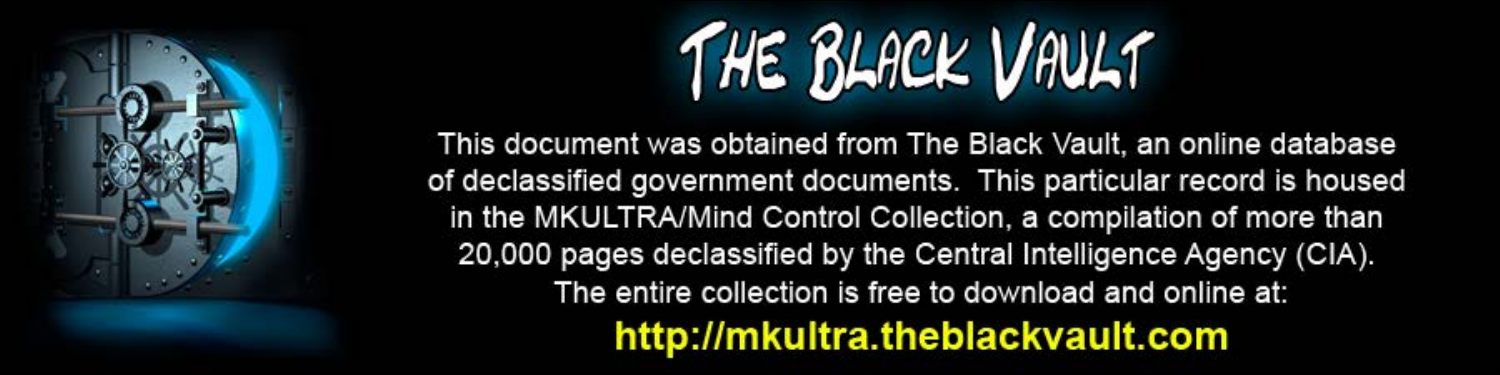2 November 1970

 $\mathcal{L}_{\text{max}}$  . The  $\mathcal{L}_{\text{max}}$ 

Dear

Attached is a follow-on proposal from concerning the use of pyrotechnic material to bring about visual incapacitation. Under a prior effort developed two pyrotechnic packages designed to produce flash blindness with low risk of permanent retinal damage. A copy of this final report is attached. They had intended to establish a safety criterian and utilize in-house personnel for test and evaluation of the flash cartridges. Their management decided (justifiably so) that the risk was too great for human experimentation. As a consequence, the present proposal is intended to provide simulation methods by which one could predict the degree of incapacitation which would be prosuced by the pyroma technic cartridges developed.

I would appreciate your evaluation of this proposal. I don't wish to prejudice your opinion, but I'm not sure that one could extrapolate from the simulation data to predict incapacitation resulting from higher light levels. Although I would like to consider your response as evidence of effort under the new contract, please do not feel obligated to undertake, at this time, a complete evaluation of the retinal damage problem on the basis of this proposal.

Furthermore, there is an obligation to respond to this proposal in the immediate future. Your personal opinion or the consensus of your colleagues will be sufficient at this time. Any alternative suggestions will be appreciated. Also included in this package are some DOD reports relevant to the problem. I would appreciate return of the material when it has served its purpose.

Sincerely,

Enclosures